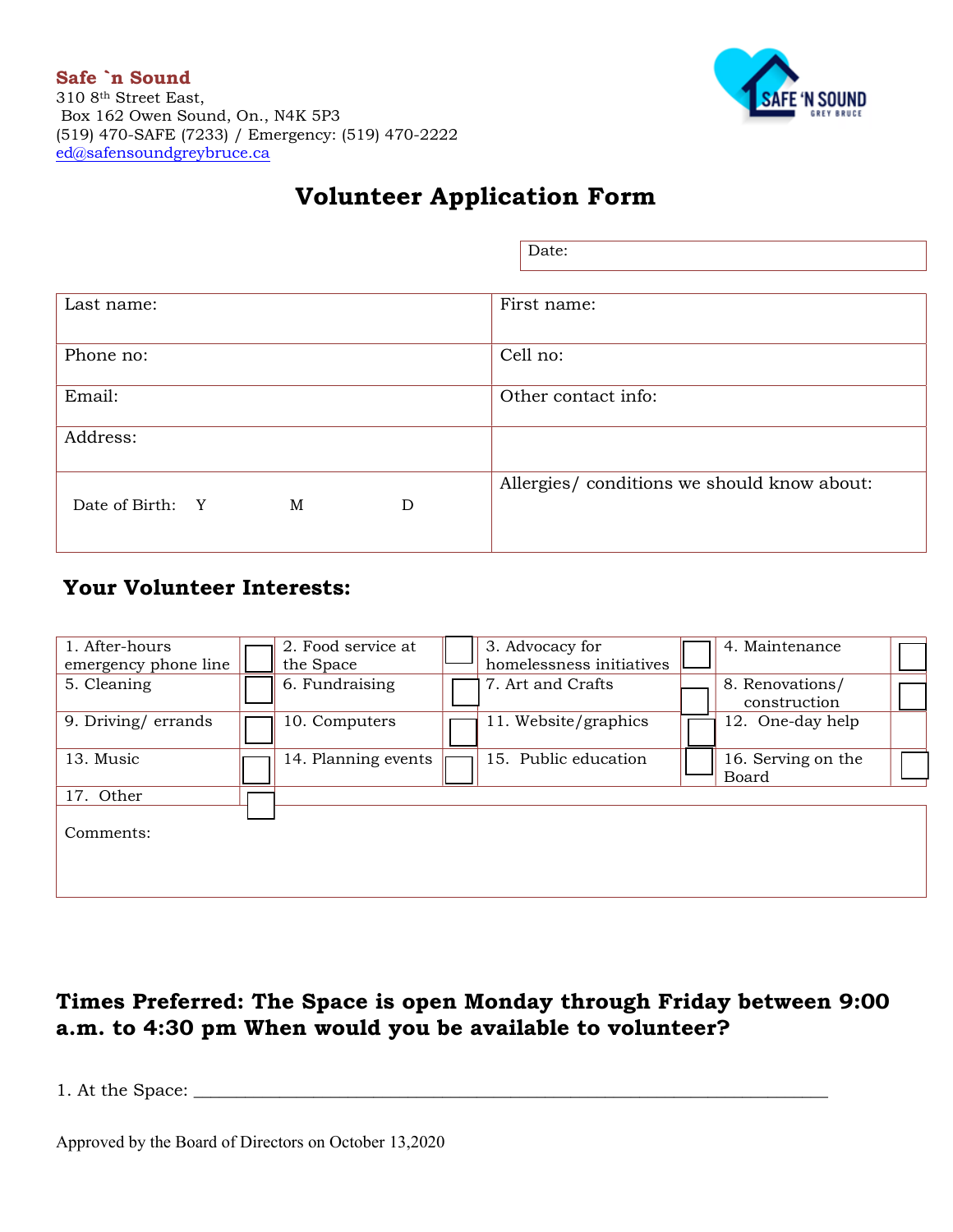

| Mon: | Tues: | Wed: | Thurs: | Fri:<br><b>T.TT.</b> | Sat: | Sun: | $A \sim$<br>Spare:<br>772 | am<br>flexible: |
|------|-------|------|--------|----------------------|------|------|---------------------------|-----------------|
|------|-------|------|--------|----------------------|------|------|---------------------------|-----------------|

3. For short term projects only: \_\_\_\_\_\_

4. Other (describe):

### References:

| Name: | Phone: |
|-------|--------|
| Name: | Phone: |
| Name: | Phone: |

### Statement of Consent to Contact References:

I, \_\_\_\_\_\_\_\_\_\_\_\_\_\_\_\_\_\_\_\_\_\_\_\_\_\_\_\_\_\_\_\_\_\_\_\_\_\_\_\_\_\_, as an applicant to Safe 'n Sound, give permission to contact the people I have named as my references for the purposes of my application process.

Signature: \_\_\_\_\_\_\_\_\_\_\_\_\_\_\_\_\_\_\_\_\_\_\_\_\_\_\_\_\_\_\_\_\_\_\_\_ Date: \_\_\_\_\_\_\_\_\_\_\_\_\_\_\_\_\_\_